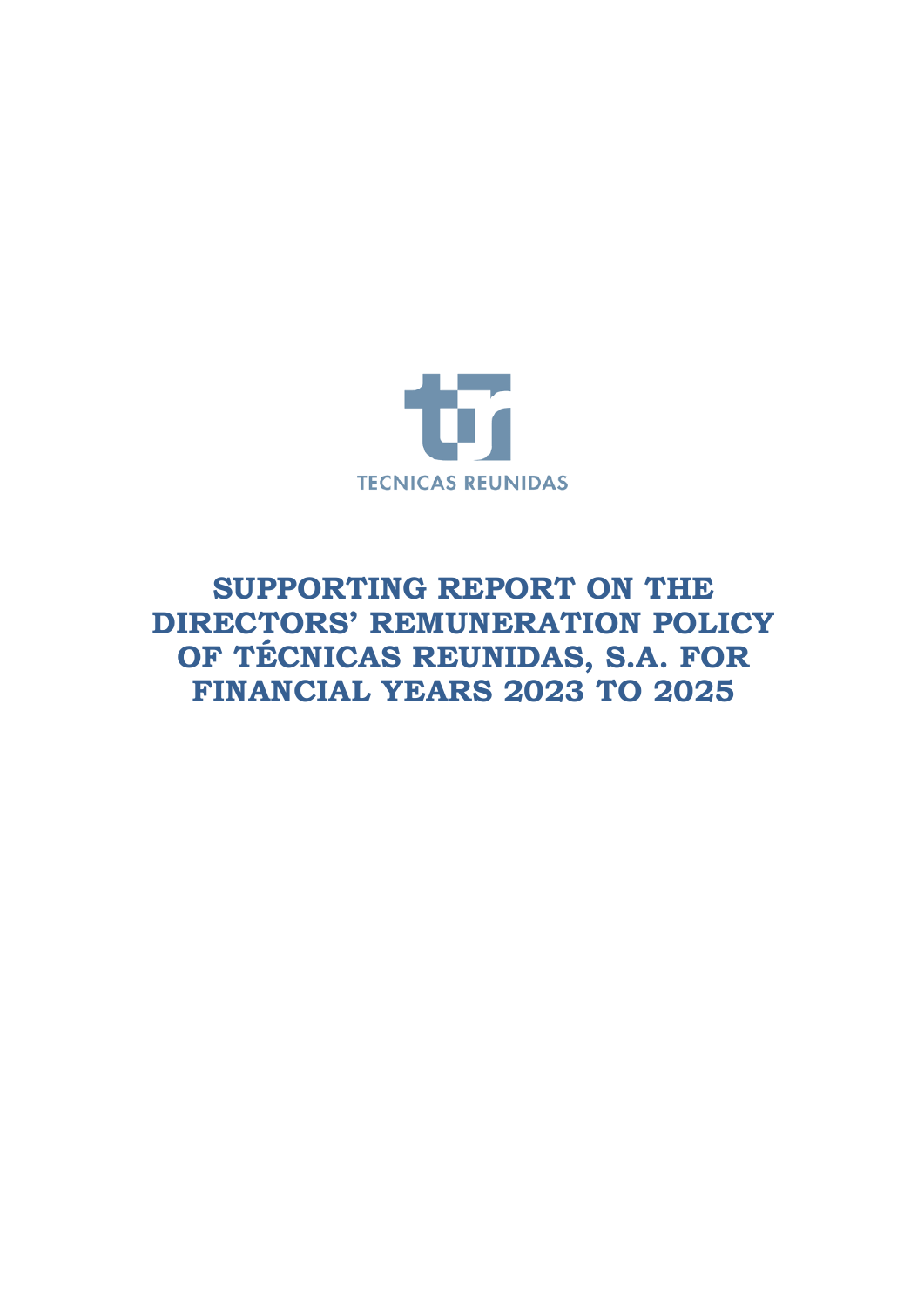## **SUPPORTING REPORT ON THE DIRECTORS' REMUNERATION POLICY OF TÉCNICAS REUNIDAS, S.A. FOR FINANCIAL YEARS 2023 TO 2025**

### **I. INTRODUCTION**

In accordance with Article 529 novodecies of Spanish Royal Legislative Decree 1/2010, dated July 2, which approves the recast text of the Spanish Corporate Enterprises Act ("LSC"), the proposal of the Directors' Remuneration Policy of Técnicas Reunidas, S.A. (hereinafter, "Técnicas Reunidas" or the "Company"), must be submitted in conjunction with a specific report by the Appointments and Remunerations Commission (hereinafter, the "Commission" or the "Appointments and Remunerations Commission"), and both documents must be published in the corporate website from the moment the General Meeting of Shareholders is called.

This document is the supporting report for the proposal of the Directors' Remunerations Policy (hereinafter, the "Report"), issued for this purpose by the Appointments and Remunerations Commission of the Company and which will be submitted for the approval of the Board of Directors and subsequently submitted to the General Meeting of Shareholders. This report states the criteria and rationale used by the Appointments and Remunerations Commission to prepare the proposal for the Directors' Remunerations Policy of Técnicas Reunidas, S.A. (the "Remunerations Policy") applicable for financial years 2023 to 2025.

#### **II. RATIONALE FOR THE NEW DIRECTORS' REMUNERATIONS POLICY**

The Remunerations Policy proposal to be submitted for approval by the General Meeting of Shareholders is similar to that of the previous policy, with certain changes necessary to adapt to Act 5/2021, dated April 12, which modifies the recast text of the Spanish Corporate Enterprises Act ("Act 5/2021), and to set forth certain technical and systematic details.

The Remunerations Policy of Técnicas Reunidas is based on the principle of proportionality of remuneration for administrators stated in Article 26.4 of the Company's Board of Directors Regulations and on Article 217.4 of the LSC. Thus, the Remunerations Policy:

• is reasonably proportionate to the importance of the Company, defined by its size, turnover, number of employees and economic significance, among other factors; and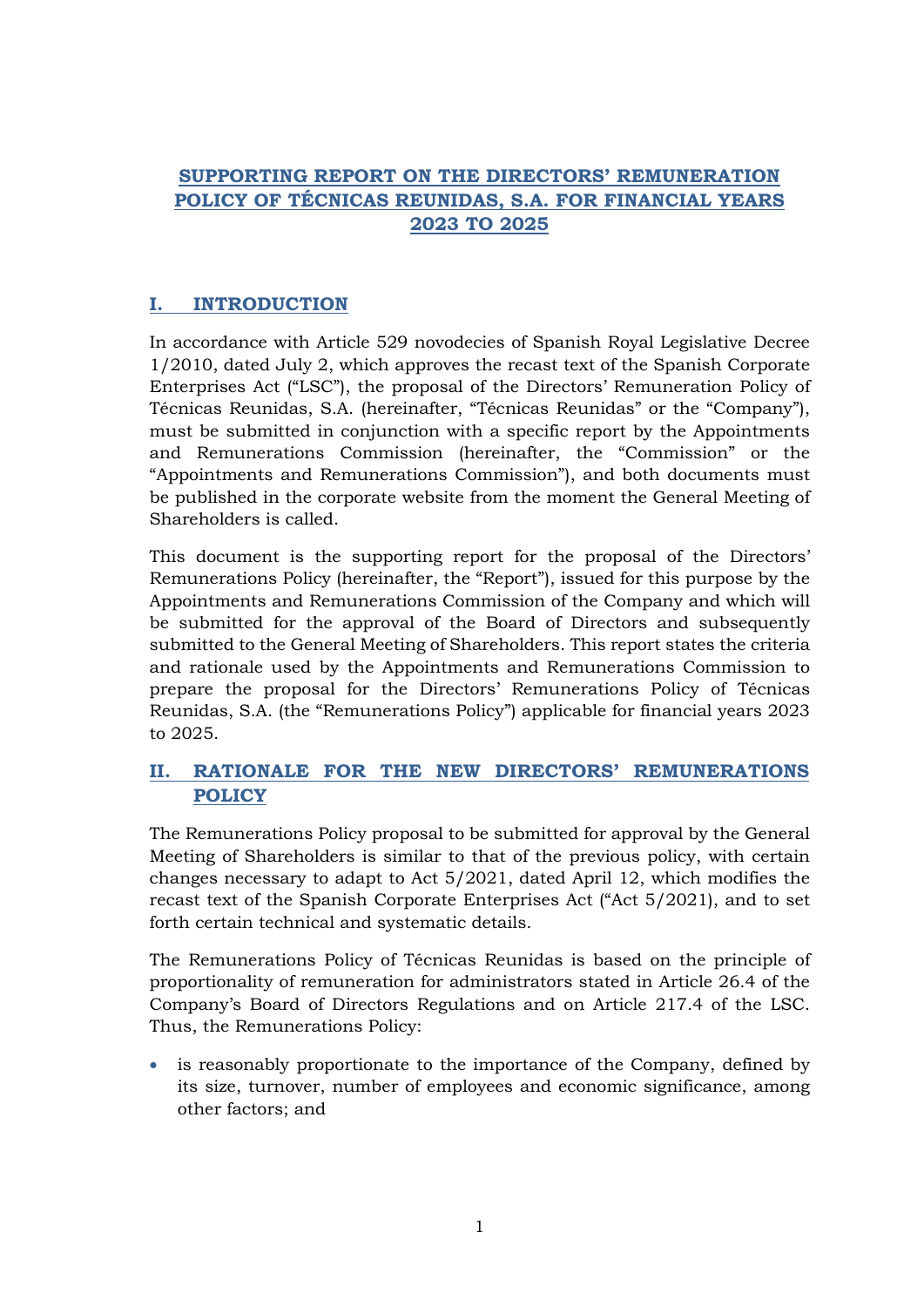• is geared towards promoting its long-term profitability and sustainability, including the necessary precautions to avoid excessive risk-taking and the rewarding of unfavorable results.

In view of the above, this Commission considers that it is convenient for the Board of Directors to propose a new Directors' Remuneration Policy, based on the following reasons:

- As set forth in Article 529. novodecies. 1 of the LSC, the General Meeting of Shareholders of listed trade companies must approve their directors' remuneration policy, to be applied for a maximum period of three years. However, the General Meeting of Shareholders may decide that the proposals of new remuneration policies be applied from the date of approval and for the following three years. Thus, the previous Directors' Remuneration Policy was approved by the General Meeting of Shareholders on June 25, 2020.
- Although the proposal is similar to that of the previous policy, certain changes have been included to adapt it to Act 5/2021 and to include certain technical and systematic details. The primary changes as regards the current policy are as follows:
	- To remove the mentions in Sections III and IV that the General Meeting of Shareholders will be the body in charge of deciding each year the maximum amount of remuneration to be received by the directors, given that, by approving the Policy, the General Meeting of Shareholders is only required to approve the maximum amount of yearly remuneration for all the directors and the fixed amount of remuneration of executive directors;
	- To adapt Section IV of the Policy, which deals with the remunerations scheme to be applied to directors, to Article 529. septdecies of the LSC, notwithstanding the fact that the amounts or items of remuneration applicable to these directors are not changed;
	- To include explicit reference in Section V to the fact that the Chairman of the Board of Directors is the only executive director at the time of approval of the Policy and that, should any new executive directors be included, the Policy would have to be amended, as set forth in Section IX. Likewise, the remuneration of the executive director is adapted to Article 529, octodecies of the LSC;
	- To include a new Section VII to foresee the contribution of the Remunerations Policy to the Company's long-term strategy, interests and sustainability, as stated in Article 529. novodecies. 3. a) of the LSC; and
	- To include a new Section VIII to associate the Policy with the remuneration and employment conditions of the Company's workers, in accordance with the new version of Article 529. novodecies. 3. c) of the LSC.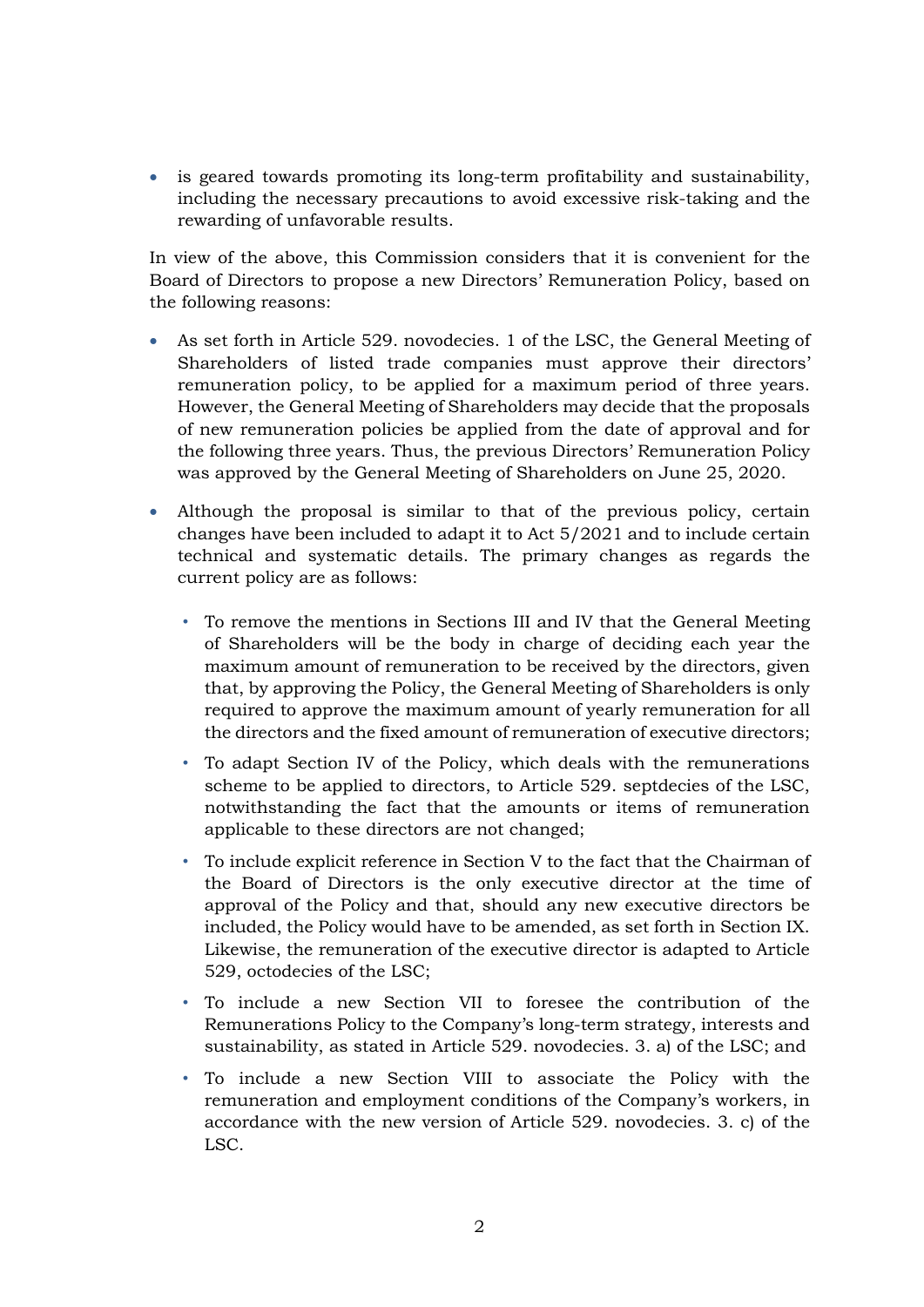## **III. CONCLUSIONS AND VALIDITY OF THE DIRECTORS' REMUNERATION POLICY**

The Commission considers that the proposal of the Directors' Remuneration Policy of Técnicas Reunidas contributes to the long-term interests of the Company and its shareholders for the following reasons, among others:

- The Commission considers that the remunerations of the Company's directors are appropriate, insofar as they are proper compensation for the performance of the duties undertaken by each director, in accordance with the dimension, goals, internal organization and nature, scope and complexity of the activities carried out by Técnicas Reunidas.
- The Commission understands that a foreseeable long-term variable remuneration scheme for the executive director improves the alignment of their interests with the long-term interests of Técnicas Reunidas, in line with the best corporate governance practices and aligning the remuneration package of executive directors with the market practice of comparable entities.
- The Commission has paid special attention to ensure that the Policy fully complies with regulations governing remunerations and with the best recommendations of the Good Governance Code. It considers that the Policy is (i) compatible with appropriate and effective risk management, (ii) does not offer incentives to take on risks that exceed the levels tolerated by the Company and (iii) is compatible with the Company's long-term business strategy, goals, values and interests.

As set forth in Article 529 novodecies of the LSC, the Company will apply the Directors' Remuneration Policy during the years 2023 to 2025. Any changes to or replacement of the Policy during this period will require prior approval of the General Meeting of Shareholders as set forth in current legislation, notwithstanding the provisions of Article 529. novodecies. 5 of the LSC.

Therefore, this Commission submits this Report in conjunction with the policy to the Board of Directors for submission for approval to the General Meeting of Shareholders.

May 19, 2022.

Appointments and Remunerations Commission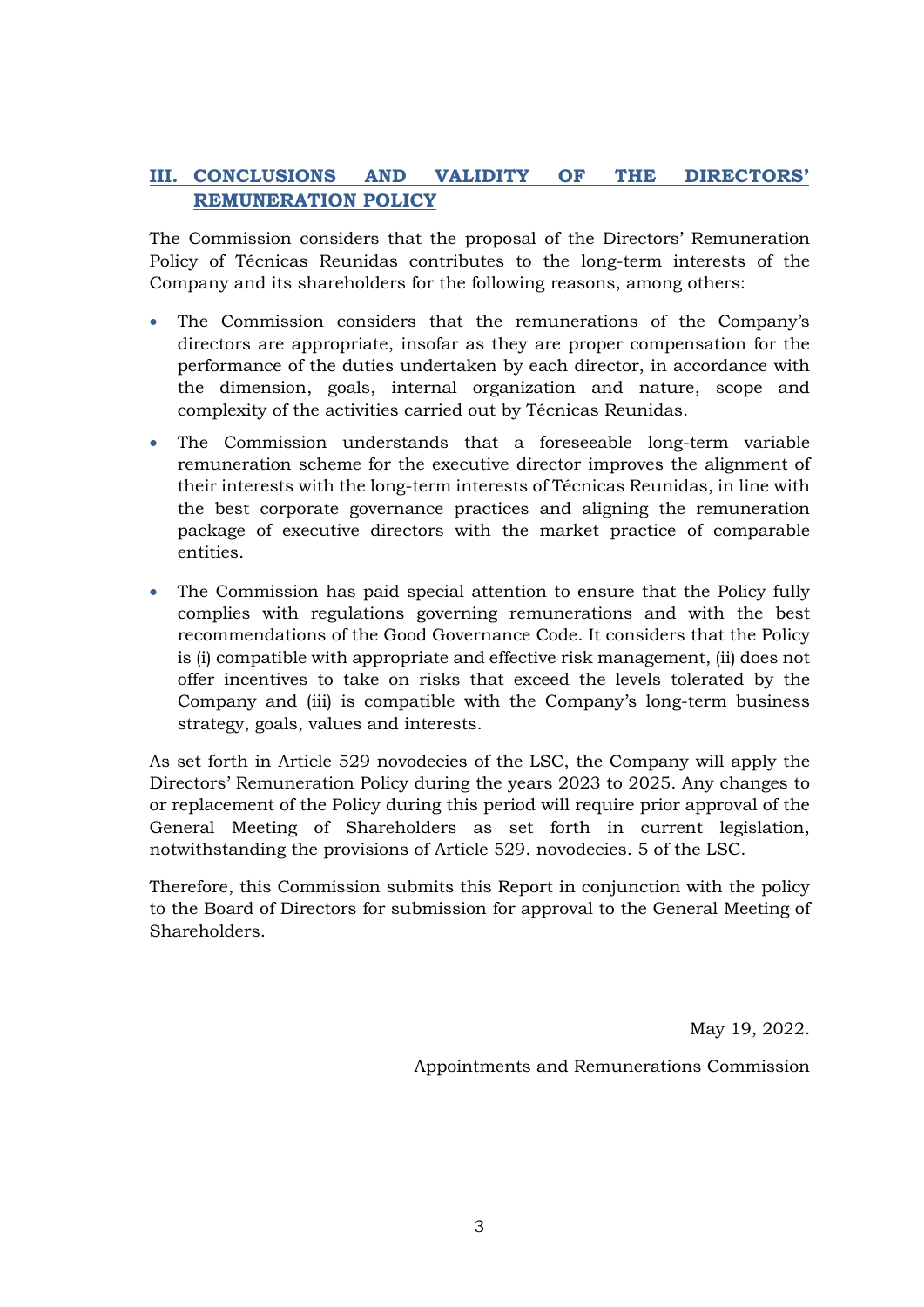## **REASONED PROPOSAL OF THE BOARD OF DIRECTORS AS REGARDS THE DIRECTORS' REMUNERATION POLICY OF TÉCNICAS REUNIDAS, S.A. FOR FINANCIAL YEARS 2023 TO 2025**

Article 529 novodecies of the recast text of the Spanish Corporate Enterprises Act ("LSC"), approved by Spanish Royal Legislative Decree 1/2010, dated July 2, states the obligation of listed companies to prepare the directors' remuneration policy and submit it for approval by the General Meeting of Shareholders. This policy must be in line with the directors' remuneration scheme set out in the Bylaws and it must be approved by the General Meeting of Shareholders as a separate item in the meeting agenda. A reasoned proposal from the Board of Directors on the same must be made available to the shareholders from the moment the General Meeting of Shareholders is called, in conjunction with a specific report by the Appointments and Remunerations Commission.

Therefore, the Board of Directors of Técnicas Reunidas S.A. (the "Company") has prepared this reasoned proposal as regards the Directors' Remuneration Policy of Técnicas Reunidas, S.A. for financial years 2023 to 2025 (the "Remunerations Policy"), which will be submitted for approval by the Company's Ordinary General Meeting of Shareholders.

As regards the members of the Board of Directors, the Remunerations Policy must comply with the remuneration scheme set forth in the Bylaws and must include the maximum amount of annual remuneration to be received by all the directors, as such.

Moreover, as regards the directors who perform executive duties, the Remuneration Policy must state the amount of fixed annual remuneration and any variations during the period that the Policy is valid for, the various parameters used to set the variable components and the main terms and conditions of their contracts. This must specifically include its duration, compensation for early dismissal or termination of the contractual relationship and agreements of exclusive dedication, not to compete after termination of the contract, permanence or loyalty. Any remuneration received by the directors for exercising or termination of their position and for performing executive duties must comply with the Remunerations Policy in force at that time, except for specific remunerations approved by the General Meeting of Shareholders.

The Ordinary General Meeting of Shareholders held on June 25, 2020 approved the "Directors' Remunerations Policy of Técnicas Reunidas, S.A. for the years 2020, 2021 and 2022", although the Board of Directors has considered it necessary to include a series of amendments to the Policy in force up until now essentially consisting in the inclusion of certain items included in Act 5/2021, dated April 12, which amended the recast text of the Spanish Corporate Enterprises Act ("Act 5/2021), and to set forth certain technical and systematic points. The main changes made to the current Policy are as follows: